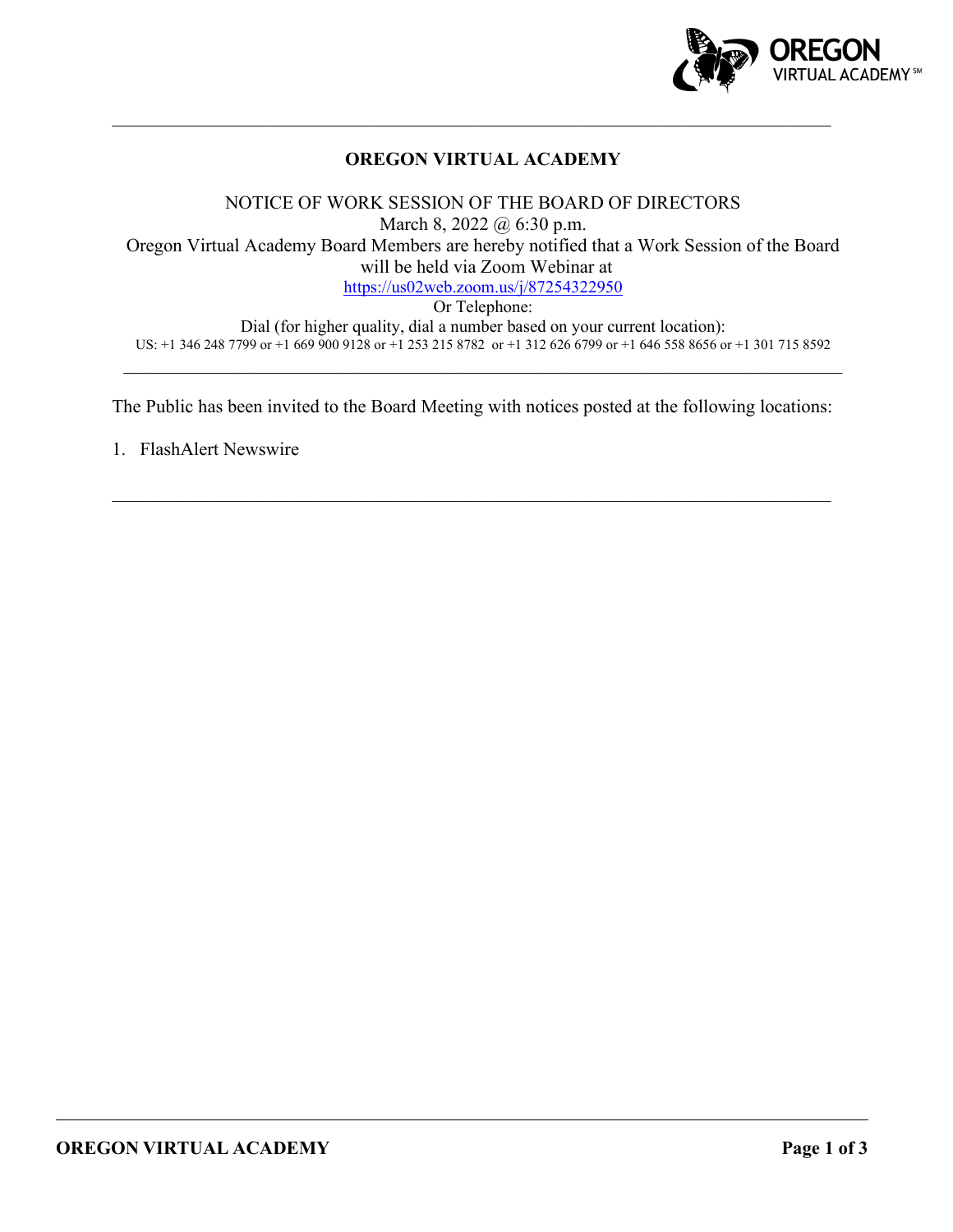

### **I. PRELIMINARY**

- **A.** Call to Order
- **B.** Roll Call

| <b>Member</b>        | <b>Title</b> | <b>Term</b> | <b>Present</b> | <b>Absent</b> | In | Out |
|----------------------|--------------|-------------|----------------|---------------|----|-----|
| Barry Jahn           | Chair        | 2019-2022   |                |               |    |     |
| Myk Herndon          | Treasurer    | 2018-2021   |                |               |    |     |
| Paul Tannahill       | Secretary    | 2018-2021   |                |               |    |     |
| Franklin Roberts     | Member       | 2020-2023   |                |               |    |     |
| Megan Trow           | Member       | 2020-2023   |                |               |    |     |
| MJ Sandall           | Vice Chair   | 2020-2023   |                |               |    |     |
| <b>Steven Isaacs</b> | Member       | 2021-2024   |                |               |    |     |

### **C.** Approval of Agenda

## **II. COMMUNICATIONS**

- **A.** Public Comments
	- 1. This is a Work Session, therefore there will be no public comments
- **B.** Board Topics
	- 1. Financial Training w/ CSBM (Raj Thakkar)
	- 2. Budget Reforecast (Hallie)
	- 3. Masking Guidance Changes from OHA/ODE (Group)
	- 4. [Board PD#4,](https://docs.google.com/document/d/1L-oGB-LHkpYUitcaT_4qKlN48Unvhw3l07DTBZ8UrRw/edit#bookmark=id.ynpadcrevqm9) Governance to Management
	- 5. First Reading (Policies [Packet #6,](https://drive.google.com/drive/folders/1CM7hFMR6riZ_Xd9d71jl9VWjYt6NuF4A?usp=sharing) adoption on [Packet #5\)](https://drive.google.com/drive/folders/1RL9qPJ_QLSzF2pvFT5dWP5H3iq6auU82?usp=sharing)
	- 6. Discuss ["ED Eval lite"](https://docs.google.com/document/d/1TiRPAYSnsIRoPUiMSw9ioUXgPOSMEbaN/edit?usp=sharing&ouid=106597705446116295027&rtpof=true&sd=true) and possible action item. (MJ)
	- 7. [Board Calendar](https://docs.google.com/document/d/1tVrSGJ6v5gCtv5NNlIoGCFS6zIGPmcuhm6aP9laESig/edit?usp=sharing) Committee report (Megan, Steven, Paul) be brief
	- 8. AFT/OEU update (request/response submitted) report Jan & Feb
	- 9. Holding Regular Meeting over Spring Break (Group)

#### **5-minute break**

- **C.** Executive Director Topics
	- 1. Celebrations
	- 2. Employee Engagement Survey Results

## **III. CONSENT AGENDA ITEMS**

### **IV. ACTION ITEMS**

- **A.** Approval of ED Eval Lite proposal
- **B.** Approval of Budget Reforecast